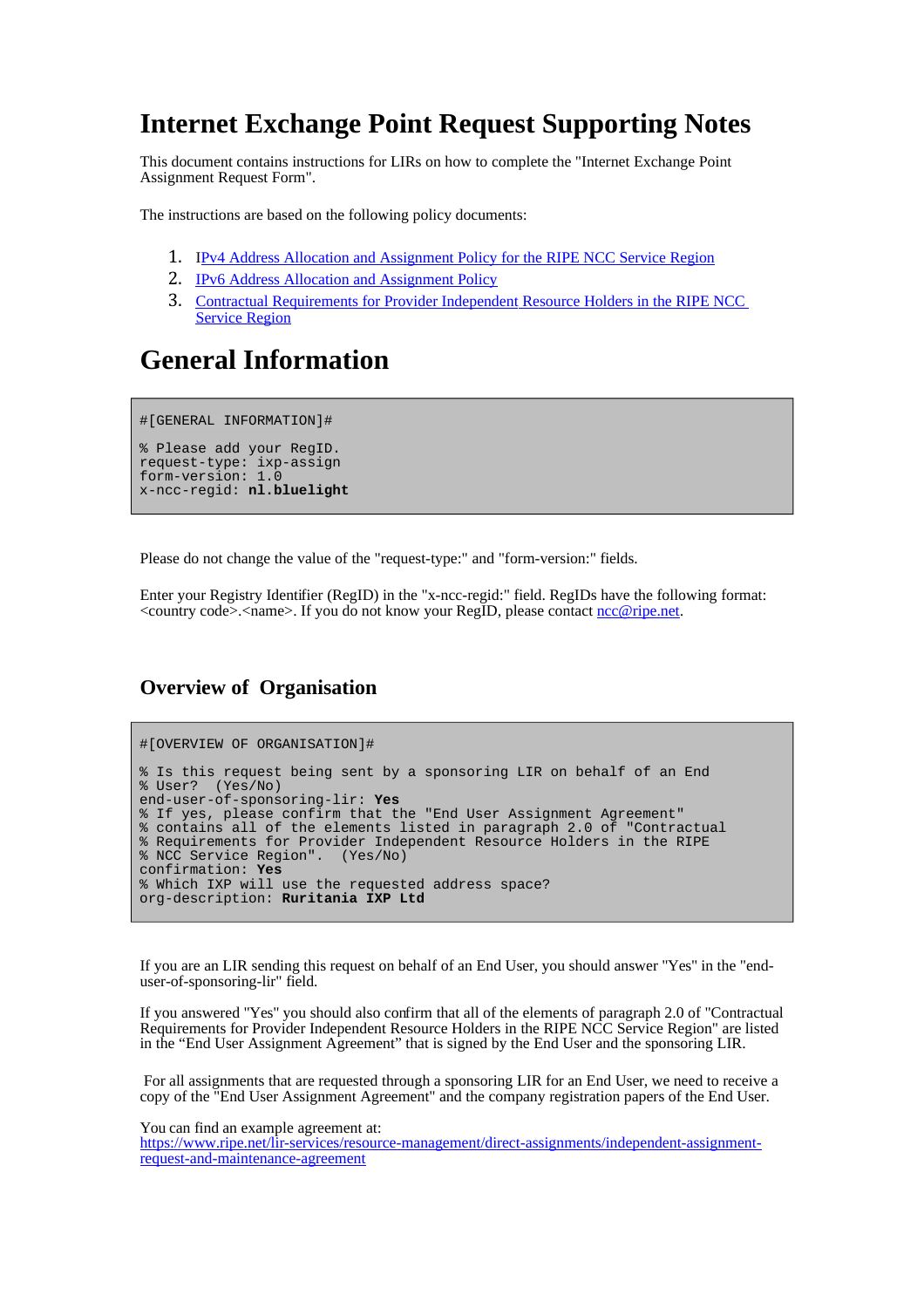You can send us an agreement in your local language or use the English version.

If this request is sent by a Direct Assignment User, you answer "No" to the above two questions. Direct Assignment Users have already signed an "End User Assignment Agreement" with the RIPE NCC. If the request is for an LIR, you should also answer with "No".

In the "org-description:" field, write a short description of the IXP requesting the assignment(s).

#### **Overview of the User**

```
#[OVERVIEW OF THE USER]#
% Who is the contact person for this IXP?
Name: Fred Bloggs
Organisation: Ruritania IXP
Country:<br>Phone:
Phone: +123 45 678910
              Email: fred@rurixp.ripe.net
```
Enter the legal name and primary location of the organisation in the "organisation:" and "country:" fields.

Please use international dialing codes (for example, +31 for the Netherlands,) in the "phone:"field.

#### **Existing Address Space Usage**

```
#[EXISTING ADDRESS SPACE USAGE]#
% If the IXP has any IPv4 ranges(s) for their peering LAN, list them
% below. If any such space is being returned, then the return date
% should be specified.
subnet-ipv4: 192.0.2.0/24 to nl.bluelight in 1 month.
% If the IXP has any IPv6 assignments, list them below.
subnet-ipv6: None
```
Please specify address prefixes using slash notation (for example, y:y:y::/yy). You can repeat the "subnet-ipv4 or subnet-ipv6:" field as many times as needed.

If there is any address space assigned that they will be returned, list each prefix in separate "addressspace-returned" fields. The maximum renumbering is 180 days. You can use the following syntax:  $\langle x.x.x.x/xx \rangle$  in  $\langle x \rangle$  time period for this field.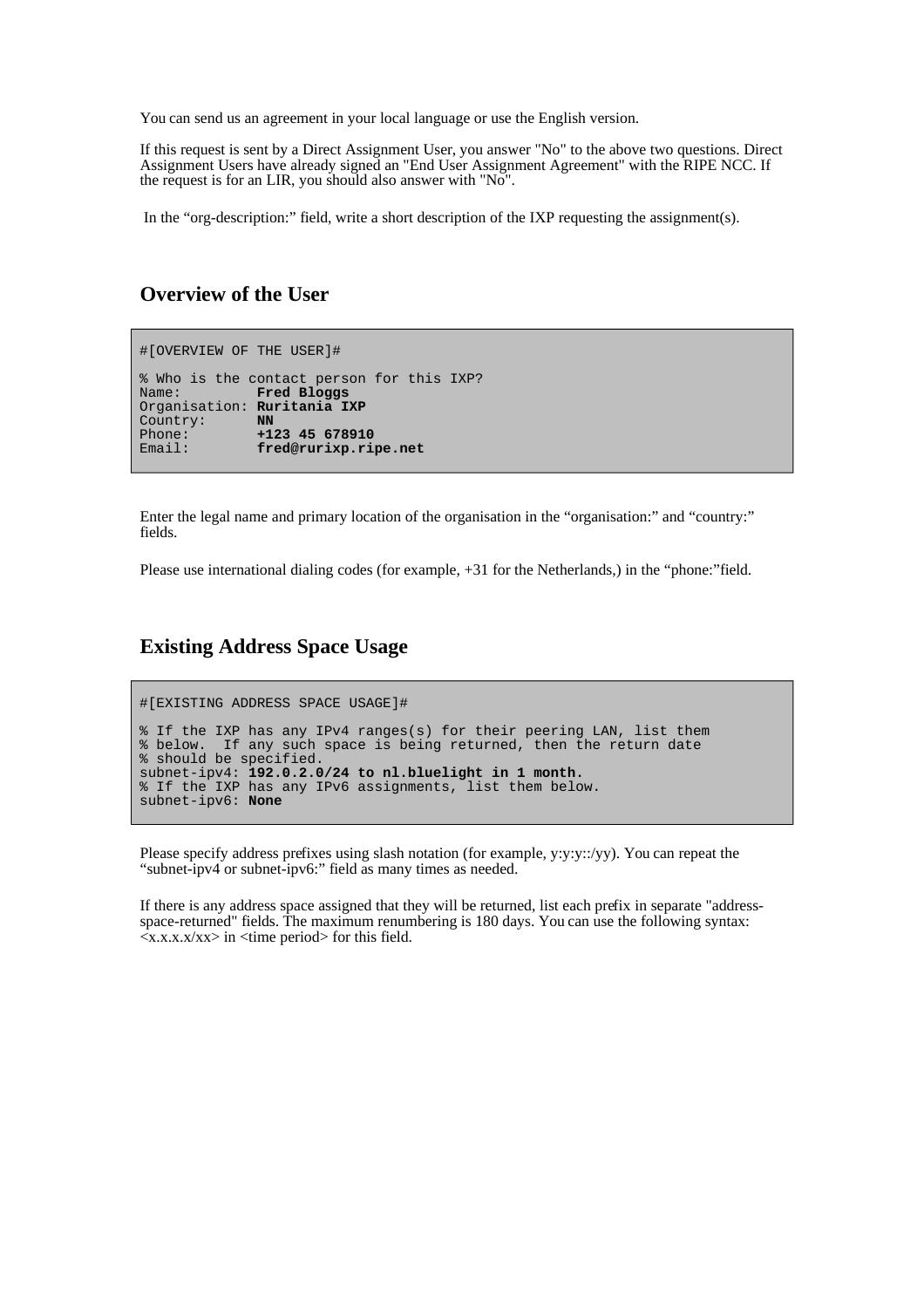### **IPv4 Address Space Usage**

| #[IPv4 ADDRESS SPACE USAGE]#                                                  |                       |             |              |                 |         |                        |  |  |  |  |  |
|-------------------------------------------------------------------------------|-----------------------|-------------|--------------|-----------------|---------|------------------------|--|--|--|--|--|
| % How will the IXP use the requested IPv4 address space?<br>% ADDRESSING PLAN |                       |             |              |                 |         |                        |  |  |  |  |  |
| ႜ                                                                             | Subnet                | Immediate   | Intermediate | Entire          | Purpose |                        |  |  |  |  |  |
| $\approx$                                                                     | size (m)              | Requirement | Requirement  | Period          |         |                        |  |  |  |  |  |
| subnet:                                                                       | /27                   | 16          | 24           | 32 <sup>2</sup> |         | Network Infrastructure |  |  |  |  |  |
| subnet:                                                                       | /24/26                | 272         | 296          | 320             |         | Members connections    |  |  |  |  |  |
| totals:<br>number-of-subnets:                                                 | $/24$ , $/26$ , $/27$ | /24, /27    | /24, /26     | /24, /26, /27   |         |                        |  |  |  |  |  |

The addressing plan shows how the End User will use the requested address space.

You can repeat the "subnet" row as many times as needed. Delete any empty "subnet" fields before you send the request.

In the "Subnet size (/nn)" column, enter a slash notation prefix for each subnet. Each entry should be large enough to contain the number of addresses needed for that subnet over the next time period.

In order to demonstrate the predicted growth of your network, you must provide an estimate of the address space you will require over three distinct periods: Immediate, Intermediate and the Entire period. These columns can either contain numbers (for example, 256) or slash notation prefixes (for example, /24).

In the "Purpose" column, write a short description of each subnet. If needed, you can write a more detailed description in the "Supplemental Comments" section at the end of this form.

In the "totals" row, add the totals of each column. The total of the "Subnet size (/nn)" column should be the total amount of address space you are requesting for this assignment.

In the "number-of-subnets" field, enter the total number of subnets listed in the addressing plan.

## **IPv6 Address Space Usage**

| #[IPv6 ADDRESS SPACE USAGE]#                                                  |          |              |                          |         |         |                        |  |  |  |  |  |
|-------------------------------------------------------------------------------|----------|--------------|--------------------------|---------|---------|------------------------|--|--|--|--|--|
| % How will the IXP use the requested IPv6 address space?<br>% ADDRESSING PLAN |          |              |                          |         |         |                        |  |  |  |  |  |
| ႜ                                                                             | Subnet   | Within       | Within                   | Within  | Purpose |                        |  |  |  |  |  |
| $\frac{8}{6}$                                                                 | size (m) | 3 months     | 1 year                   | 2 years |         |                        |  |  |  |  |  |
| subnet:                                                                       | /64      | $\mathbf{x}$ |                          |         |         | Network Infrastructure |  |  |  |  |  |
| subnet:                                                                       | /55      | $\mathbf{x}$ | $\overline{\phantom{0}}$ |         |         | Members connections*   |  |  |  |  |  |
|                                                                               |          |              |                          |         |         |                        |  |  |  |  |  |

The addressing plan shows when the IXP plans to use the address space.

Enter the size of each subnet in the "Subnet size (/nn)" column. Please specify the size using IPv6 slash notation (for example, /48). You can repeat the "subnet:" field as many times as needed.

In the "Purpose" column, write a short description for each subnet. If needed, you can write a more detailed description in the "Insert Supplemental Comments" section at the end of the form.

Complete the remaining columns with a cross  $(x)$  or a dash  $(-)$ . For example, if you will use a subnet within three months, enter a cross in the "Within 3 months" column and a dash in both the "Within 1" year" and "Within 2 years" columns.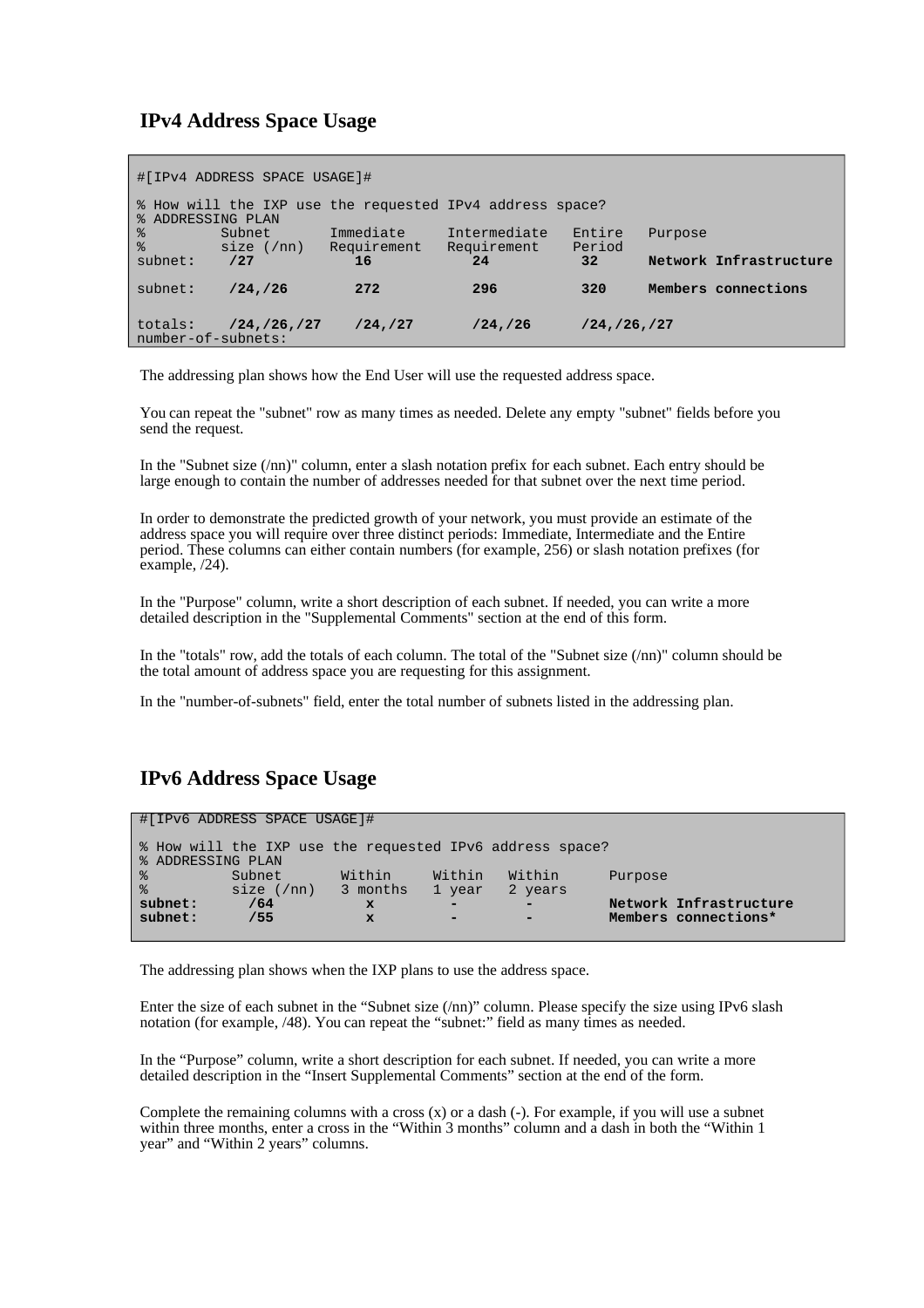### **Supplemental Comments**

#[SUPPLEMENTAL COMMENTS]#

% Please add more information if you think it will help us understand % this request. You can attach a network diagram or other relevant % supporting documentation. If the IXP has an online list of members, % please add the URL below. **Ruritania IXP has 62 IXP members, and add approximately six new members every month. Each member's connection requires one /30. The IXP network consists of three routers (three IPs), three switches (three IPs) and two firewalls (eight IPs). Two more routers and switches will be added next month. We would like to return the current /24 used for our peering LAN and receive one /23 IXP assignment to renumber current members and connect new members. The joining requirements are online at: [http://www.rurixp.ripe.net/join\\_us.html](http://www.rurixp.ripe.net/join_us.html)**

You can use this space for additional information that you think will be helpful for us when we evaluate your request.

A network diagram (topology map) can help us to understand the set-up of the network and its addressing needs.

### **Supporting Documentation**

#[SUPPORTING DOCUMENTATION]#

% If this request is being sent by a sponsoring LIR on behalf of an % End User, please attach a copy of the signed "End User Assignment % Agreement" and the company registration papers of the End User.

% Have you attached any files/documents to this request? (Yes/No) file-attached:**Yes**

For each assignment that is requested through a sponsoring LIR for an IXP, we need to receive a copy of "End User Assignment Agreement" and the company registration papers of the End User.

If this request is for an LIR or a "Direct Assignment User", you do not have to attach a copy of "End User Assignment Agreement" and company registration papers.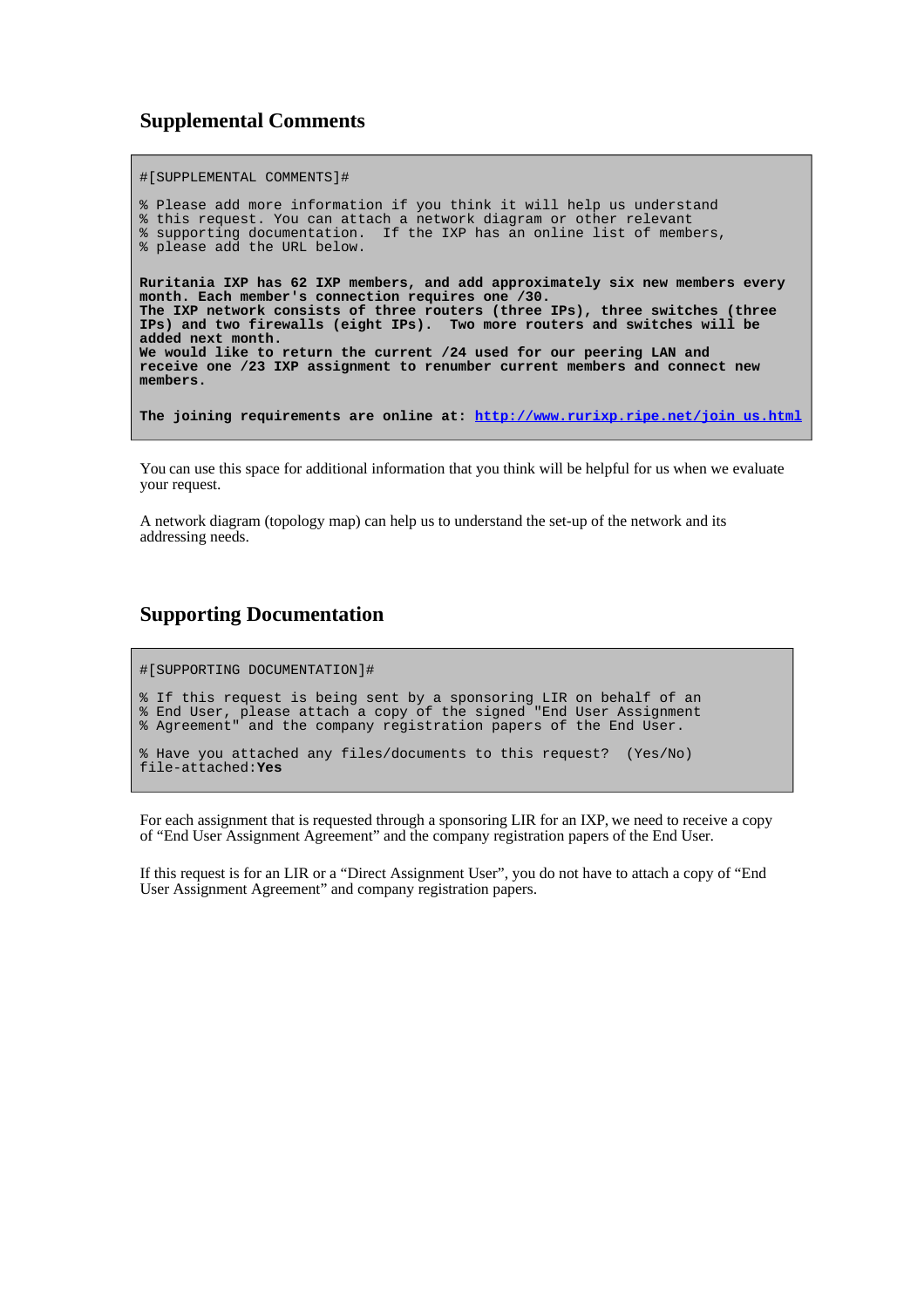#### **Database Templates**

```
#[IPv4 DATABASE TEMPLATE]#
% If you are requesting IPv4, complete this IPv4 database template.
% If you are not requesting IPv4, please remove this IPv4 database
% template.
inetnum: <leave empty>
netname: RURIXP
descr: Ruritania IXP Ltd
country: NL<br>org: ORG-Bb2-RIPE
org: ORG-Bb2-RIPE
admin-c: HOHO15-RIPE
tech-c: HOHO15-RIPE
status: ASSIGNED PI
status: ASSIGNED PI<br>mnt-by: RIPE-NCC-END-MNT<br>mnt-little: RIPE-NCC-END-MNT
mnt-lower: RIPE-NCC-END-MNT<br>mnt-by: SANTA-MNT
              SANTA-MNT
mnt-domains: SANTA-MNT
mnt-routes: SANTA-MNT
              hostmaster@ripe.net
mnt-row<br>changed: host.<br>RIPE
#[IPv6 DATABASE TEMPLATE]#
% If you are requesting IPv6, complete this IPv6 database template.
% If you are not requesting IPv6, please remove this IPv6 database
% template.
inet6num: <leave empty><br>netname: RURIXP
netname: RURIXP
descr: Ruritania IXP Ltd
country: NL
org: ORG-Bb2-RIPE<br>admin-c: HOHO15-RIPE
            admin-c: HOHO15-RIPE
tech-c: HOHO15-RIPE
status: ASSIGNED PI
mnt-by: RIPE-NCC-END-MNT
mnt-lower: RIPE-NCC-END-MNT
mnt-by: SANTA-MNT
mnt-domains: SANTA-MNT
mnt-routes: SANTA-MNT
              hostmaster@ripe.net
mnt-rouse.<br>changed: hosti<br>source: RIPE
```
If the IXP is requesting IPv4 and IPv6, please complete all templates. If not, you should complete the relevant template(s) and delete the rest when sending the request.

Leave the "inetnum/inet6num" fields empty as we will choose the address range.

The "netname:" should be a short, descriptive name for the network and should reflect the name of the organisation operating the IXP.

Enter the legal name of the organisation operating the IXP in the "descr:" field.

Enter the ISO country code of the organisation in the "country:" field.

Enter the org-ID of the **organisation** object in the "org:" field. You can create **organisation** objects using 'webupdates'.

**Person** and **role** objects contain information about people. Each object has a unique NIC handle (nichdl). You can create **person** and **role** objects using webupdates.

The nic-hdl of the **role** or **person** object entered in the "admin-c:" field should be for someone who has administrative responsibilities for the network.